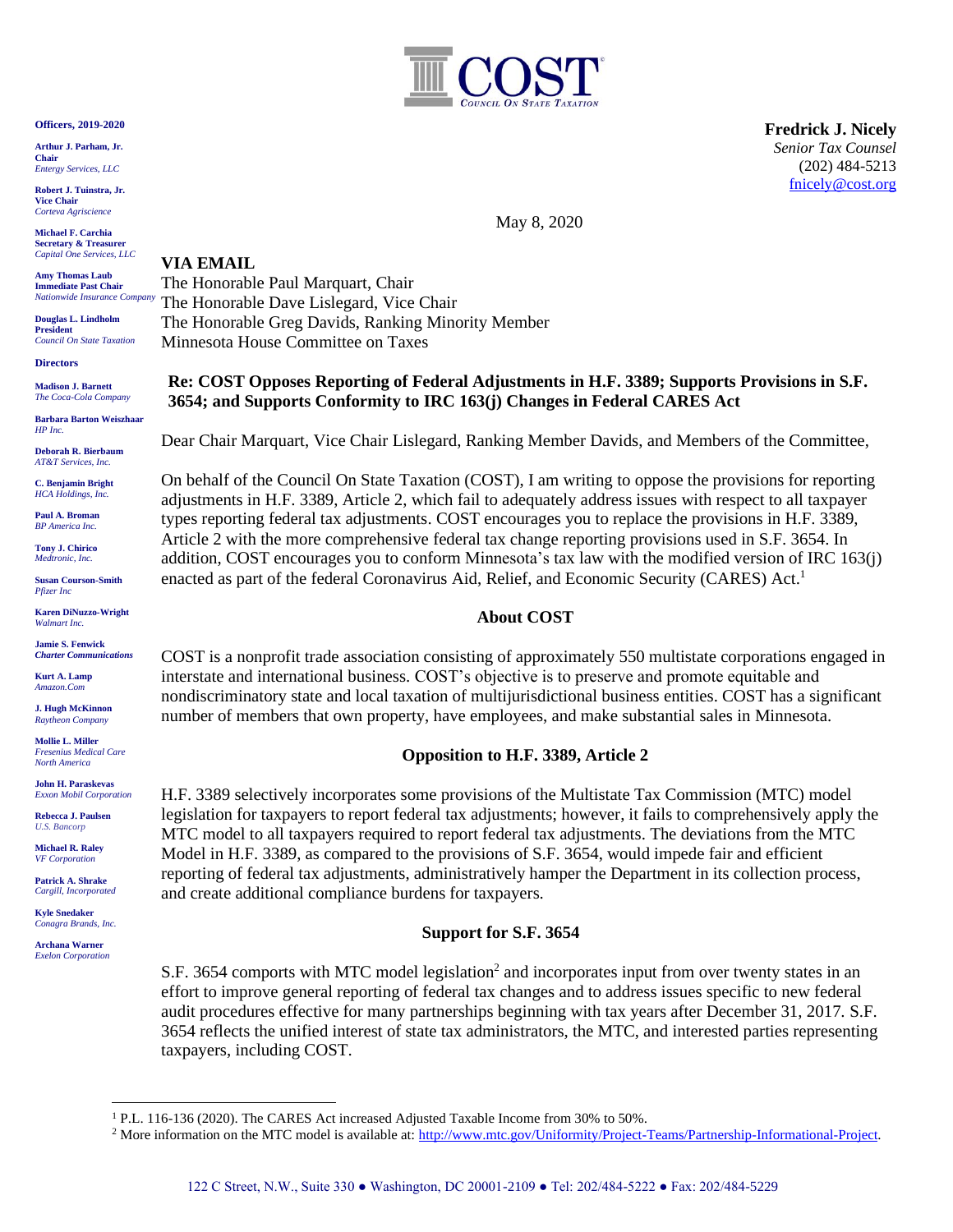# **Conformity to IRC 163(j) Changes in Federal CARES Act**

The federal CARES Act increases the percentage threshold of deductible business interest from 30 percent to 50 percent of adjusted taxable income for tax years 2019 and 2020, and provides more flexibility in making the 2020 calculation.<sup>3</sup> The U.S. Congress made this change to facilitate cash flow and liquidity for taxpayers that need to increase corporate debt to stay afloat during the COVID-19 economic crisis. This Committee should conform Minnesota's law by updating to the new IRC 163(j) provision. Currently, over two-thirds of the states have updated to the more taxpayer favorable interest expense limitation rules in the CARES Act or impose no restrictions on business interest expense deductions. Minnesota, unfortunately, is not one of those states.

### **Conclusion**

COST urges the Committee to modify H.F. 3389, Article 2, and replace it with the provisions in S.F. 3654. In addition, either in this bill or through similar legislation, Minnesota should conform to IRC 163(j) as modified in the federal CARES Act. Please contact me with any questions.

Respectfully,

Fredrick J. Nicely

cc: COST Board of Directors Douglas L. Lindholm, COST President & Executive Director

<sup>3</sup> For more information on this, *see* Karl Frieden and Stephanie Do, *State Tax Conformity to Key Taxpayer-Favorable Provisions in the CARES Act*, 96 Tax Notes State 303 (Apr. 20, 2020) (article attached).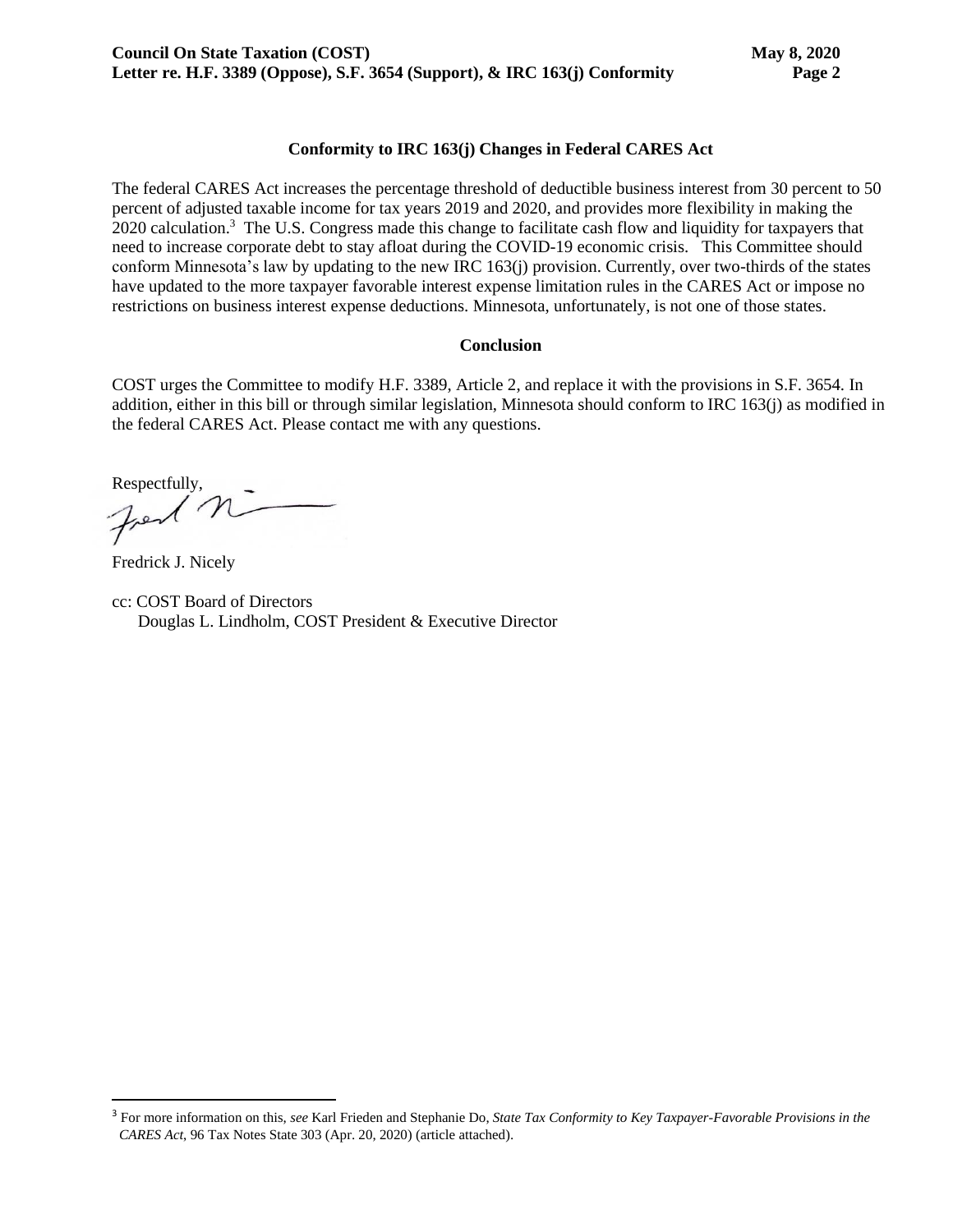# PRACTICE & ANALYSIS

tax notes state

# **State Tax Conformity to Key Taxpayer-Favorable Provisions In the CARES Act**

**by Karl A. Frieden and Stephanie T. Do**





Karl A. Frieden

Stephanie T. Do

Karl A. Frieden is vice president and general counsel and Stephanie T. Do is tax counsel for the Council On State Taxation.

In this article, the authors discuss the CARES Act, identify the states that have (and have not) conformed to the Act's corporate income tax relief provisions, and explain the importance of states adopting similar relief provisions.

The COVID-19 crisis has upended all other state tax legislation for 2020. States are now in a precarious fiscal situation that may require balancing conflicting priorities — drafting balanced budgets in the face of sharply declining tax revenues, and providing businesses (and individuals) with tax and other financial relief to help them cope with the onslaught of mandatory business shutdowns or slowdowns.

In this volatile environment, the federal government responded first with an unprecedented \$2 trillion package of financial and tax relief, the Coronavirus Aid, Relief, and

Economic Security (CARES) Act,<sup>1</sup> aimed at stabilizing the national economy and providing badly needed assistance to states, hospitals, workers, and businesses. While much of the CARES Act consists of loans, grants, and other nontax measures, there are several significant corporate tax relief provisions that have implications for state corporate income taxes. These provisions generally provide temporary rollbacks of some taxpayer-unfavorable base broadeners included in the Tax Cuts and Jobs Act.<sup>2</sup>

The primary federal corporate income tax changes in the CARES Act with state implications are:

- changes in the limitations on business interest deductions that provide for a higher cap in 2019 and 2020;
- changes in the net operating loss rules that provide for a carryback of losses generated in 2018, 2019, and 2020; and
- the reclassification of qualified improvement property to make it eligible for 100 percent bonus depreciation or a shorter depreciation schedule.<sup>3</sup>

The state tax implications of these changes depend on whether (and how) a state conforms to the IRC, or alternatively, whether the state has similar statutory provisions of its own that it chooses to modify to achieve equivalent outcomes.

 $^{1}$ Coronavirus Aid, Relief, and Economic Security Act, P.L. 116-136 (2020).

 $^{2}$ Tax Cuts and Jobs Act of 2017, P.L. 115-97 (2017).

 $3$ There are other smaller revenue changes, including allowing greater deductions for corporate charitable contributions. There are also some other potentially larger revenue changes that apply primarily to small businesses, such as the Paycheck Protection Program, which treats any loan forgiven under the program as excluded from gross income under the IRC, although not necessarily excluded from the state income tax base.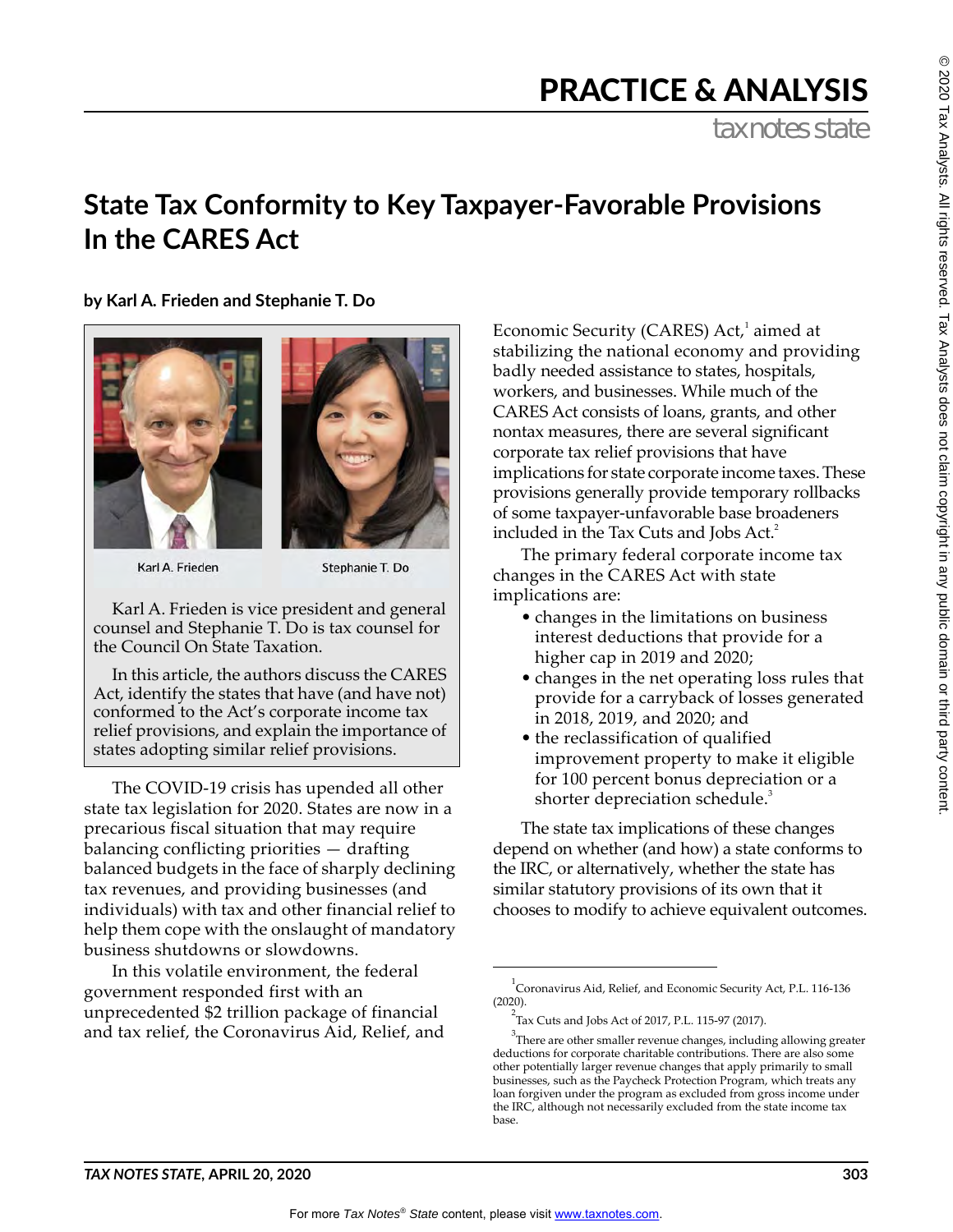| <b>Business Interest Expense</b>                                                                 | Cap on<br>Deduction | Carryforward | <b>ATI Election</b>                             |
|--------------------------------------------------------------------------------------------------|---------------------|--------------|-------------------------------------------------|
| Pre-TCJA, on or before December 31, 2017                                                         | Generally none      | N/A          | N/A                                             |
| TCJA change to section 163(j), now delayed by the<br>CARES Act until on or after January 1, 2021 | $30\%$ of ATI       | Indefinite   | N/A                                             |
| CARES Act change to section 163(j) after December 31,<br>2018, and before January 1, 2021        | $50\%$ of ATI       | Indefinite   | Election to use 2019 ATI<br>instead of 2020 ATI |

\*The TCJA change to section 163(j) will also continue to apply for the 2018 tax year, the treatment of which was not modified by the CARES Act.

This article identifies the states that have conformed to these CARES Act corporate income tax relief provisions. It highlights the larger number of states that have not conformed and the importance of them mirroring these CARES Act provisions to expedite economic recovery.<sup>4</sup>

It is important to emphasize that all three of these taxpayer-favorable changes in the CARES Act involve timing differences solely affecting when a taxpayer receives a deduction, not if a taxpayer is entitled to the deduction. None of these changes involve a corporate tax rate reduction or some other form of corporate tax cut. It is for precisely this reason that these changes are an important part of the federal government's COVID-19 economic recovery program and should be considered by states that have not adopted similar provisions.

# **Modifications to the Business Interest Deduction (CARES Act section 2306)**

The TCJA generally limited business interest deductions to 30 percent of a taxpayer's adjusted taxable income.<sup>5</sup> Under the CARES Act, this percentage threshold is increased from 30 percent to 50 percent of a taxpayer's ATI for tax years beginning in 2019 and 2020.<sup>6</sup> Also, the CARES Act allows taxpayers to elect to use their 2019 ATI in 2020 for purposes of the interest deduction

limitation.<sup>7</sup> As a result of the TCJA and CARES Act, federal business interest deductions can be used as set forth in the table above.

Use of the 2019 ATI is important because considering the economic impact on most businesses of the government-directed closures and work-from-home requirements, it may be much higher than the taxpayer's 2020 ATI. The election could result in a significantly larger interest expense deduction in 2020 than would have applied even with the percentage threshold increase permitted by IRC section 163(j)(10)(A). This change could even result in larger NOLs in 2020, which, in conjunction with the CARES Act's allowance of loss carrybacks under IRC section 172, could generate much-needed cash flow for businesses.<sup>8</sup>

The CARES Act's taxpayer-favorable changes to the interest expense deduction limitation are directly related to counteracting one of the principal negative consequences of the COVID-19 crisis — companies incurring more debt to stay afloat. Businesses in many industries have fully or partially shuttered their operations either because of government orders to close or because of the loss of customers given the travel and social distancing restrictions now in place in virtually all states. The impact is particularly severe in the food and hospitality, transportation, manufacturing, construction, and service industries. Under these circumstances, businesses may rapidly exhaust cash reserves and take on additional debt to pay operating costs amid sharply declining revenues. This federal relief provision is consistent with the

 $^{4}$ The authors would like to thank members of the Council On State Taxation staff including Nikki Dobay, Aziza Farooki, Priya Nair, Fred Nicely, and Patrick Reynolds for their assistance in researching state conformity with the CARES Act provisions.

 $^{5}$ IRC section 163(j)(1). ATI is initially computed before interest, tax, depreciation, and amortization. Beginning in 2026, ATI is computed only before interest and tax.

 $\rm ^{6}$ CARES Act section 2306(a) (adding section 163(j)(10)(A)).

 $\int^7$ CARES Act section 2306(a) (adding section 163(j)(10)(B)).

 $8^8$ The CARES Act's new net operating loss carryback rules are examined further below.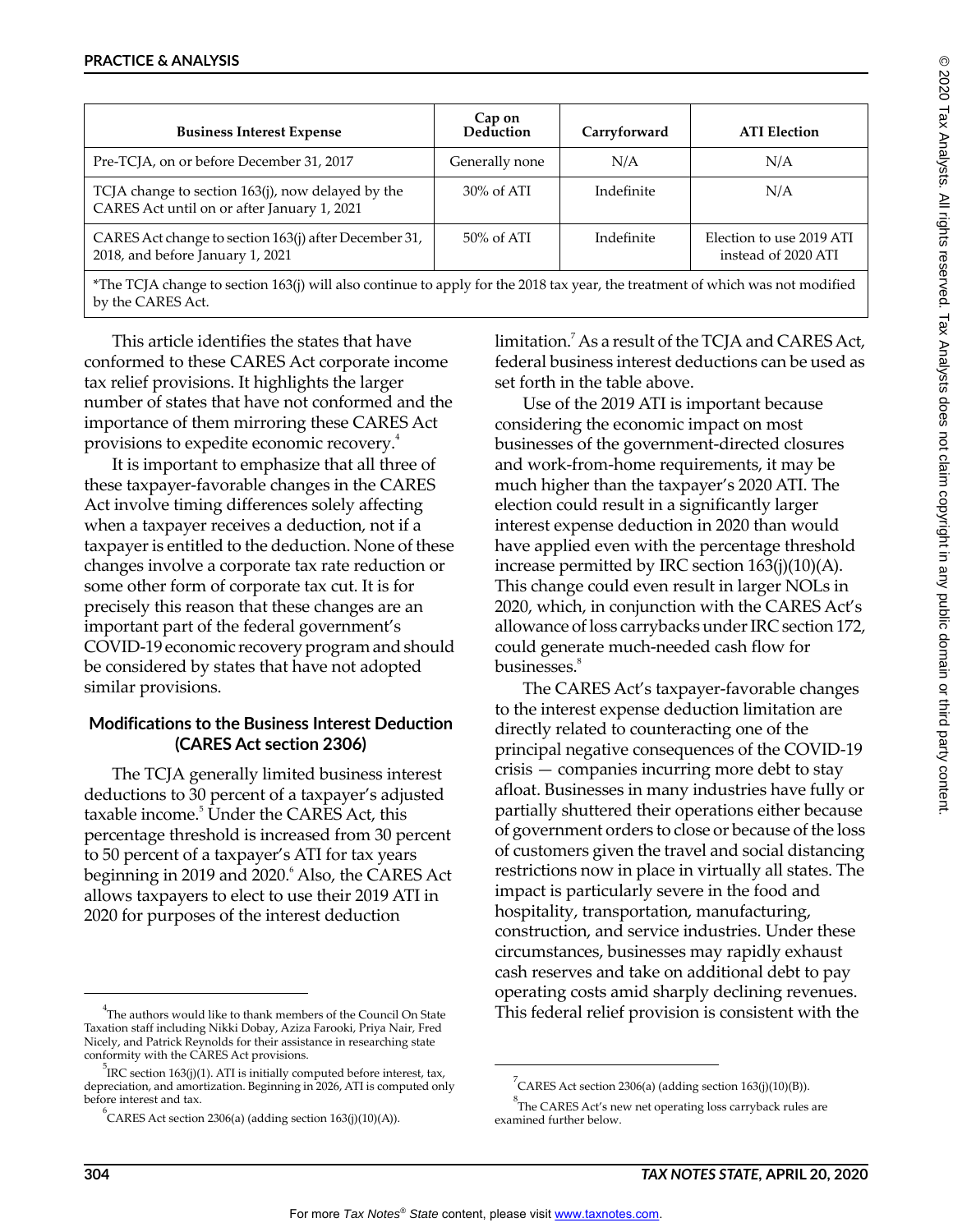substantial efforts of the Federal Reserve Board to lower the cost of borrowing, enhance liquidity in the financial markets, and ease the availability of different debt instruments.

Moreover, the corporate debt burden was already high before the COVID-19 pandemic. Between 2000 and 2019, corporate debt (from nonfinancial companies) more than doubled from slightly above \$4 trillion to \$10 trillion.<sup>9</sup> Additional debt raised in 2020 to offset near-catastrophic declines in revenue in many business sectors will significantly increase corporate interest expenses, accentuating the need for a higher threshold of allowable interest expense deductions.

Thus far, the state tax implications of the CARES Act changes to IRC section 163(j) depend almost entirely on two factors: (1) whether the state conforms to the TCJA changes to section 163(j); and (2) if so, whether the state has rolling conformity with the IRC or fixed date conformity. In states that previously conformed to the TCJA changes to section 163(j), those with rolling conformity automatically pick up the CARES Act's increase of the interest expense deduction cap from 30 percent to 50 percent of ATI and the election to use 2019 ATI for 2020. Conversely, those states with fixed date conformity that updated their conformity date to a date after the TCJA's enactment, but before the enactment of the CARES Act, remain under the less-favorable TCJA rules capping interest at 30 percent of current-year ATI.

Chart 1 illustrates the status of state corporate income tax law conformity with the federal interest expense deduction limitation after the CARES Act.<sup>10</sup> Eleven states did not adopt or affirmatively decouple from the section 163(j) interest expense limitations in the TCJA. These states generally do not impose any limitation on interest expense deductions. Twenty-one states conformed to the TCJA interest expense limitations, and because they maintain rolling conformity with the IRC, they adopt the more beneficial CARES Act treatment of interest expense deductions.

Fourteen states, however, conform to the TCJA interest expense limitations in section 163(j), but because they have fixed date or selective conformity with the IRC, they do not immediately adopt the taxpayer-beneficial increase of the interest expense deduction cap to 50 percent or the election to use the 2019 ATI for calculating the allowable interest expense deduction in 2020. Thus, these states provide less favorable treatment of debt than the other states that impose either no limit or a 50 percent limit on the interest deduction, unless they act to conform to these provisions.

To date, New York is the only state that has enacted legislation relating to the CARES Act change in the interest expense deduction limitation. Unfortunately, New York moved in the opposite direction, switching from rolling to selective conformity with section 163(j). The New York budget bill, passed on April 3, excludes from the definition of entire net income "the amount of the increase in the federal interest deduction allowed pursuant to section  $163(j)(10)(A)(i)$  of the internal revenue code."<sup>11</sup> This is the provision that increases the threshold from 30 percent to 50 percent of ATI for the 2019 and 2020 tax years. $12$ 

The optimal treatment of debt for corporate income tax purposes is for a state to decouple entirely from the TCJA's limit on interest expense deductibility under section 163(j). The TCJA's changes to section 163(j) at the federal level were designed as a corporate income tax base broadener to fund, at least in part, the substantial reduction in federal corporate tax rates to make the United States more competitive internationally. Few states followed the federal government's lead to provide rate reductions, and consequently, state conformity with the business interest expense deduction limitations in 2018 simply resulted in a substantial increase in state corporate income taxes.<sup>13</sup>

<sup>9</sup> Andrew Hughes, "The OECD and Tax Authorities Should Relax Interest Expense Deduction Limitations," *Tax Notes Int'l*, Apr. 13, 2020, p. 215. (There are many publicly traded companies on U.S. stock exchanges that have exceeded the 30 percent interest expense ratio.).

 $\mathrm{F}$ ive states do not impose a corporate income tax.

 $^{11}$ New York Budget Bill, S. 7508-B/A. 9508B, Part WWW, section 1 (affecting New York state corporate franchise tax under Art. 9-A of the New York Tax Law (amending N.Y. Tax Law section 208.9(b) by adding new subparagraph (26)); section 4 (making a similar change under New York City Admin. Code section 11-652.8(b) by adding new subparagraph (22) for purposes of the city's general corporation tax)) (2020).

 $^{12}$ *Id.* Note, the New York statutory change does not specify IRC section 163(j)(10)(B), which allows a taxpayer to elect to use its 2019 ATI as its 2020 ATI for purposes of the business interest expense calculation. It appears this taxpayer-favorable change is still available in New York.

<sup>&</sup>lt;sup>13</sup>See generally Andrew Phillips and Steve Wlodychak, "The Impact of Federal Tax Reform on State Corporate Income Taxes" EY (2018).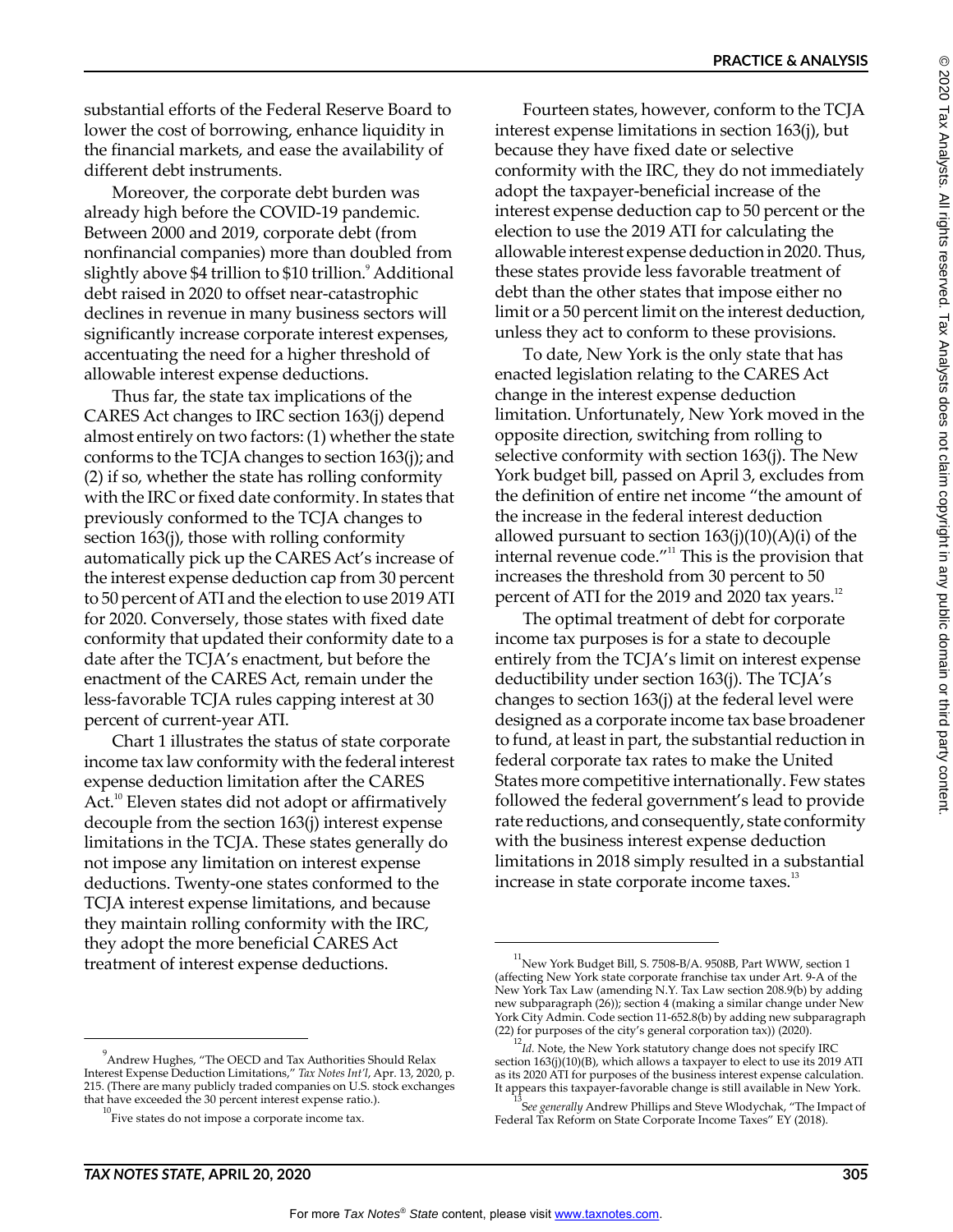

Moreover, at the federal level, the section 163(j) business interest expense deduction limitation was linked with the TCJA's enactment of section 168(k), which allows full and immediate expensing of most capital expenditures. One of the primary purposes of the business interest expense limitation under the TCJA was to discourage excessive debt financing of assets subject to immediate expensing under section 168(k). However, most states have historically decoupled from section 168(k) and do not conform to the immediate expensing of capital investments provided for in the TCJA. Therefore, the equitable outcome at the state level is for states to either conform to both the interest expense limitation and the immediate expensing provision, or to neither provision.

At a minimum, a state that chooses to conform to the TCJA's corporate-tax-increasing section 163(j) changes should conform with the taxpayerfavorable change in the CARES Act to provide a 50 percent cap for tax years 2019 and 2020 (and the flexibility to use 2019 ATI for the 2020 calculation). A wide gamut of businesses will clearly need to borrow heavily to withstand the negative impact of the COVID-19 crisis on corporate income in 2020. It is only fair that they should be able to deduct all (or, consistent with the CARES Act treatment, at least

more) of the interest paid on the additional financing from their adjusted taxable income.

# **NOL Modifications (CARES Act section 2303)**

CARES Act section 2303 eases some of the limitations on companies deducting their losses, significantly changing the rules previously set forth in the TCJA and temporarily restoring more favorable treatment of federal NOLs. The CARES Act provides that NOLs generated in a tax year beginning in 2018, 2019, or 2020 can be carried back (up to five years) to offset income from prior tax years.14 Under the TCJA, NOL carrybacks were eliminated. The CARES Act also suspends the TCJA's taxable income limitation to allow NOLs to be fully deductible through 2020.<sup>15</sup> The TCJA imposed an 80 percent taxable income limitation on the use of NOLs generated after 2017. As a result of the TCJA changes as amended by the CARES Act, federal NOLs can be used as follows:

<sup>14</sup> CARES Act section 2303(a)(1) (amending IRC section 172(a)) and (b)(1) (adding new subparagraph (b)(1)(D)(i) providing the temporary five-year carryback)).

CARES Act section  $2303(a)(1)$  (adding IRC section  $172(a)(2)(A)$ ).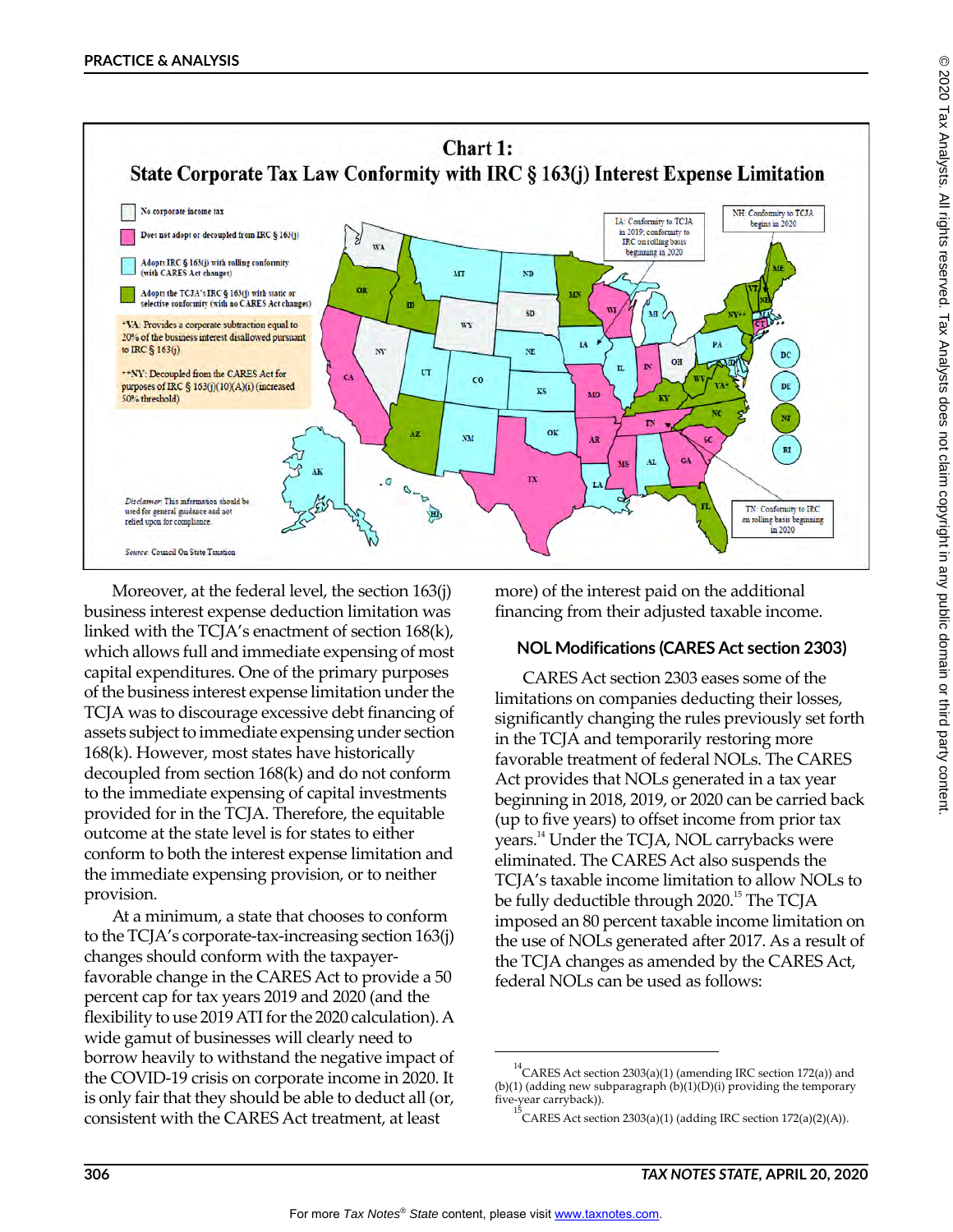| <b>Loss Generated</b>                                                                 | Carryback    | Carryforward | <b>NOL Offset Limitation</b>           |
|---------------------------------------------------------------------------------------|--------------|--------------|----------------------------------------|
| Before TCJA<br>(On or before December 31, 2017)                                       | 2 years      | 20 years     | $100\%$                                |
| Resulting from TCJA, now delayed by the CARES Act<br>(On or after January 1, 2021)    | None allowed | Indefinite   | 80%                                    |
| Resulting from the CARES Act<br>(After December 31, 2017, and before January 1, 2021) | 5 years      | Indefinite   | 100% (before 2021)<br>80% (after 2020) |

The CARES Act changes allow companies to fully use losses and recover some of the tax paid previously through refunds in loss carryback years. For many companies, restoring the carryback provision and removing the 80 percent taxable income limitation will significantly boost critical cash flow and liquidity desperately needed during the COVID-19 crisis and anticipated global economic downturn.

During the major economic downturn in 2008- 2009 (the Great Recession), many businesses experienced significant losses. But at the time, the federal tax code (and many state tax codes) allowed not only NOL carryforwards, but also NOL carrybacks. Federal relief during the recession temporarily extended the existing twoyear carryback period to five years.<sup>16</sup> This allowed companies to recoup their NOL deductions much more quickly through NOL carrybacks that generated tax refunds rather than waiting to recoup the losses in future tax years. Federal corporate NOLs attributable to the Great Recession peaked at \$722.4 billion in the IRS's 2010 processing year. $17$  The NOLs reported in the 2007 processing year — the last year before the economic downturn  $-$  were \$225.5 billion.<sup>18</sup> Of the approximately 2 million federal corporate returns in the 2010 processing year, 45.3 percent reported an NOL.<sup>19</sup> Between the IRS's 2007 and 2010 processing years, the number of carryback claims more than doubled from 54,618 to 114,233

before declining to 44,308 in the 2012 processing  $vear.<sup>20</sup>$ 

The impact of the COVID-19 crisis on the national economy is already projected to be much greater than the Great Recession, with estimates of the national unemployment rate reaching 20 percent or more by this summer. These are levels of unemployment unseen in the United States since the Great Depression of the 1930s. The grim economic forecast highlights the need for fast and effective tax relief at both the federal and state levels. Thus, relaxing the NOL rules was one of the key federal tax responses in the CARES Act to the economic crisis and should be replicated by states.

Unfortunately, because of the lack of conformity to the federal NOL provisions and lack of uniformity among the states in their NOL provisions, similar cash flow relief, particularly as it relates to NOL carrybacks, is not available in most states. Regardless of whether a state generally conforms to the IRC and to the federal NOL provision (section 172), states have historically deviated from the federal carryback and carryforward rules.

Chart 2 illustrates the state adoption and conformity to the federal NOL carryback provisions, including those changes brought about through enactment of the CARES Act.<sup>21</sup> As compared with the new federal rule, 33 states provide no carryback relief.

<sup>16</sup> American Recovery and Reinvestment Act of 2009, P.L. 111-5 (2009) (allowed eligible taxpayers to carry back a 2008 tax year NOL to the five prior tax years); Worker, Homeownership, and Business Assistance Act of 2009, P.L. 111-92 (2009) (expanded and extended the NOL benefits).

<sup>&</sup>lt;sup>17</sup>Treasury Inspector General for Tax Administration, "The Internal Revenue Service Administered Corporate Net Operating Losses Efficiently and Effectively; However, Financial Reporting Could Be Improved" (Oct. 13, 2015).

<sup>18</sup> *Id.*

<sup>19</sup>*Id.*

<sup>20</sup> *Id.*

<sup>&</sup>lt;sup>21</sup> Five states — Nevada, Ohio, South Dakota (except for financial services companies), Washington, and Wyoming  $-$  do not impose a corporate income tax, and Texas's franchise tax is a hybrid having features of a gross receipts tax and an income tax but does not provide for NOLs.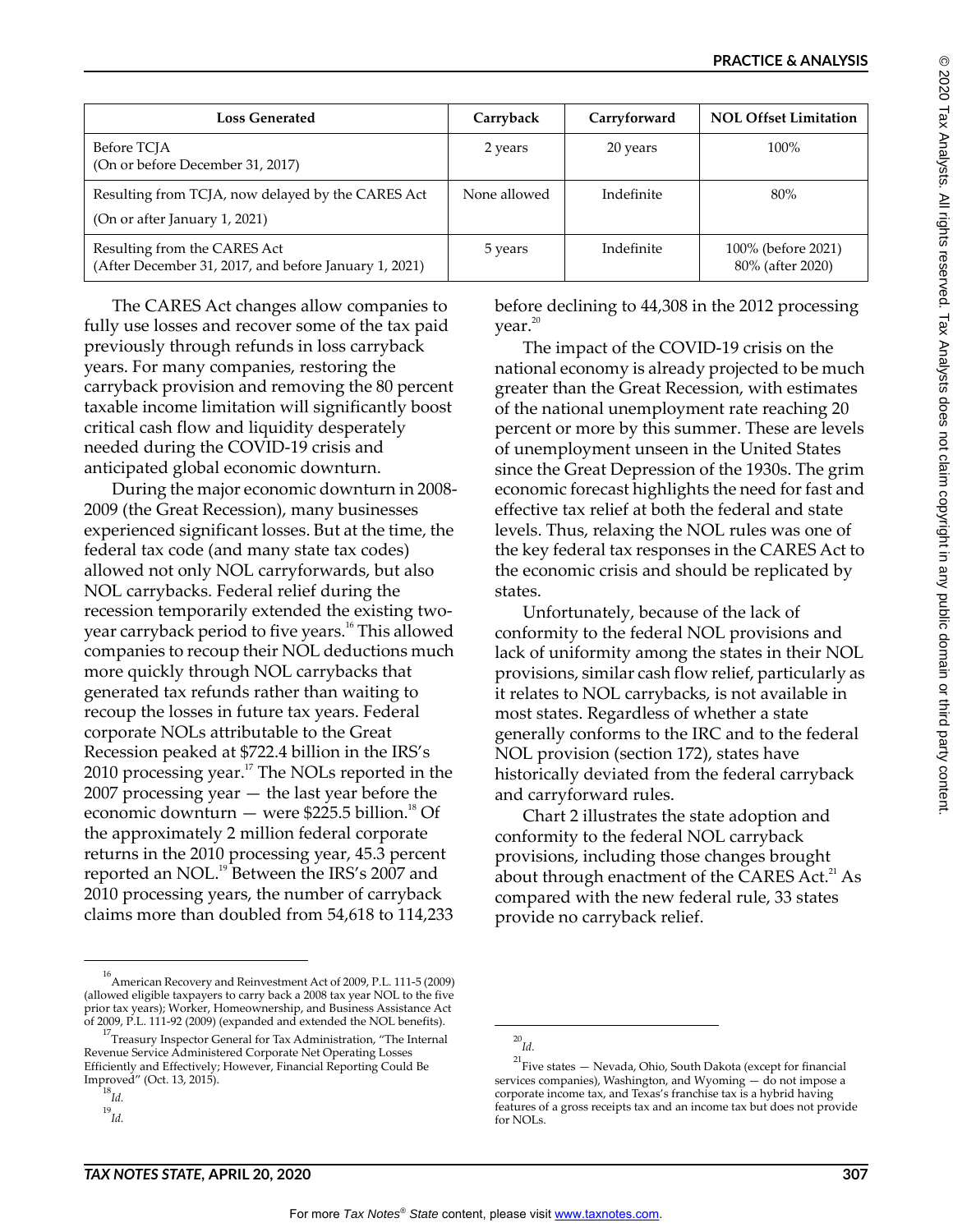

Of the remaining states with a corporate income tax, five allow NOL carrybacks: Alaska, Mississippi, Missouri, New York, and Oklahoma.<sup>22</sup> Also, Delaware, Idaho, and Montana allow NOLs to be carried back, but they significantly cap the amount that can offset prior tax periods. $^{23}$  Finally, four states that adopted the TCJA's carryback disallowance — Georgia, Hawaii, Virginia, and West Virginia — are fixed date conformity states and would permit carrybacks if they updated conformity to the current version of the IRC, including changes made to section 172 under CARES Act section 2303. All these states align (or would align with an update to IRC conformity) closer to the tax policy behind the CARES Act by providing some cash

flow (by means of NOL carrybacks) to stimulate and maintain commercial activity at a time when companies need it the most.

The lack of state tax conformity to the federal NOL carryback rule is replicated, albeit to a lesser degree, with the CARES Act's suspension of the TCJA's 80 percent taxable income limitation. A number of states that conformed to the TCJA's taxpayer unfavorable NOL limitation have not adopted the more favorable CARES Act elimination of the cap. Florida, Georgia, Hawaii, Indiana, Kentucky, South Carolina, Virginia, and West Virginia are all tied to the TCJA's 80 percent taxable income limitation because they have static conformity to section 172 and have not yet updated their statutes to include the CARES Act. $^{24}$ 

Almost all states with a corporate income tax — especially those that parallel the TCJA's NOL rules — can adopt measures like the CARES Act provision for NOL carrybacks and suspension of

 $^{22}$ Alaska follows the federal carryback rules  $-$  five years. Alaska Stat. section 43.20.021(a). Mississippi has a two-year carryback period. Miss. Code Ann. section  $27-7-17(1)(1)$ . Missouri follows the federal carryback rules — five years. Mo. Rev. Stat. sections 143.431 and 143.431.4. New York has a three-year carryback period. N.Y. Tax Law section 210(1)(a)(ix)(4). Oklahoma follows the federal carryback rules five years. Okla. Stat. Ann. tit. 68, sections 2353 and 2358( $\dot{A}$ )(3)(b).

 $^{23}$ Delaware follows the federal carryback period, but only allows carrybacks up to \$30,000. Del. Code Ann. tit. 30, section 1903(a). Idaho allows a two-year carryback period up to \$100,000. Idaho Code sections 63-3021 and 63-3022. Montana allows a three-year carryback period up to \$500,000. Mont. Code Ann. section 43.23.802.

 $^{24}$ Several states still limit the amount of state NOLs that can be used in a future year to the amount of federal NOLs that the taxpayer used in the current year. In states that do not allow a carryback (or that subject a carryback to a limitation), the ability to fully use state NOLs could be severely restricted to the extent that federal NOLs were carried back to earlier years and are no longer available in future years.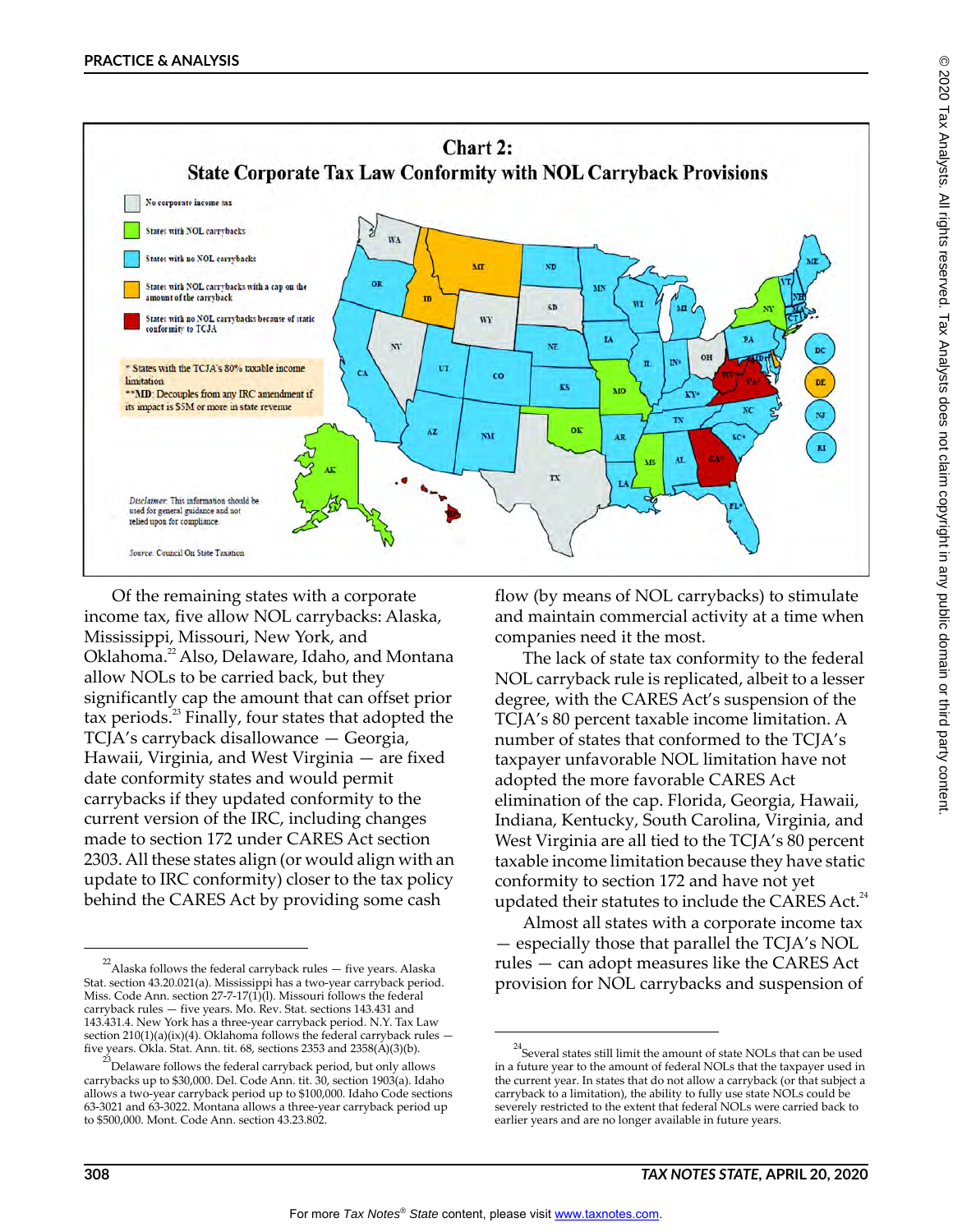**PRACTICE & ANALYSIS**

the 80 percent cap. This targeted relief is temporary but critical to addressing the unique circumstances at hand. Previously robust and healthy companies, especially those in the food and hospitality, transportation, manufacturing, construction, and service industries, may not be able to rebound without adequate cash flow. Although states, too, are facing difficult budgetary and tax pressures, adopting NOL provisions like those in the CARES Act could provide essential cash flow and liquidity targeting the companies suffering the most from the COVID-19 economic downturn. To repeat an important point made earlier, the NOL deductions are all *timing* differences, so taxpayers will eventually get to reduce taxable income by their carried-over NOLs. Now is the time when businesses most desperately need the cash infusion. Assuming that the states can afford to do so, these measures to have the state NOL provisions mirror the new federal NOL provisions included in the CARES Act could help ensure that states have an economically viable business sector and a stable corporate income tax base once the COVID-19 pandemic is over.

# **Reclassification of Qualified Improvement Property (CARES Act section 2307)**

In addition to the more taxpayer-favorable treatment of business interest deductions and NOLs, the CARES Act included a retroactive technical correction to make qualified improvement property eligible for the TCJA's 100 percent bonus depreciation (also referred to as "full expensing"). This change will benefit some of the industries hit hardest by the pandemic the hospitality and retail industries.

The TCJA allows 100 percent first-year depreciation for qualifying assets placed in service between September 28, 2017, and December 31, 2022, under section  $168(k)$ .<sup>25</sup> One of the requirements to be eligible for this bonus depreciation is that the property must have a modified accelerated cost recovery system recovery period of 20 years or less.

But for property placed in service after December 31, 2017, the TCJA eliminated the 15 year MACRS classification for qualified retail improvement property, qualified restaurant property, and qualified leasehold improvement property. These classifications were consolidated into a single classification — qualified improvement property (QIP). QIP is generally an improvement to an interior portion of a building that is nonresidential real property if the improvement is placed in service after the date the building was first placed in service.<sup>26</sup> These are generally interior buildouts or remodels undertaken by retail stores, hotels, and restaurants.

Because of a drafting oversight in the TCJA, however, QIP was mistakenly assigned a 39-year depreciable life, making it ineligible for the bonus depreciation provided by section 168(k) as amended by the TCJA. CARES Act section 2307 fixes this error and categorizes QIP as a 15-year MACRS asset. This amendment takes effect as if originally included in the TCJA. $^{27}$  Thus, QIP is eligible for the 100 percent bonus deprecation from the effective date of the TCJA.

Like the federal NOL rules, most of the states do not conform to the TCJA's 100 percent bonus depreciation rule because most of these states already did not conform to earlier federal bonus depreciation provisions (for example, 50 percent bonus depreciation). But approximately one-third of states with a corporate income tax do conform to section  $168(k)$ .<sup>28</sup> Virtually all these states conform through rolling conformity to the IRC, and therefore will also pick up the CARES Act's technical correction for QIP. States that only conform to section 168(k) as a result of static conformity, such as Oregon and West Virginia, however, would not immediately incorporate the amendments made by CARES Act section 2307 and will retain the TCJA's QIP glitch until they

 $^{25}$ The percentage of the bonus depreciation begins to phase out in 2023, dropping 20 percent each year until it phases out at the end of 2026. Section  $168(k)(8)$ .

 $^{26}$ QIP excludes expenses from enlarging a building, elevators and escalators, or the internal structural framework of a building.

<sup>&</sup>lt;sup>27</sup> CARES Act section 2307(a) (amending section  $168(e)(3)(E)(vi)$ , 168(e)(6)(A), and 168(g)(3)(B)). Subsection (b) of CARES Act section 2307 makes these amendments retroactive to the date of enactment of the TCJA.

 $^{28}$ The states that conform to section 168(k) and 100 percent bonus depreciation include Alaska, Alabama, Colorado, Delaware, Illinois, Kansas, Louisiana, Missouri, Montana, North Dakota, Nebraska, New Mexico, Oklahoma, Oregon, Utah, and West Virginia.